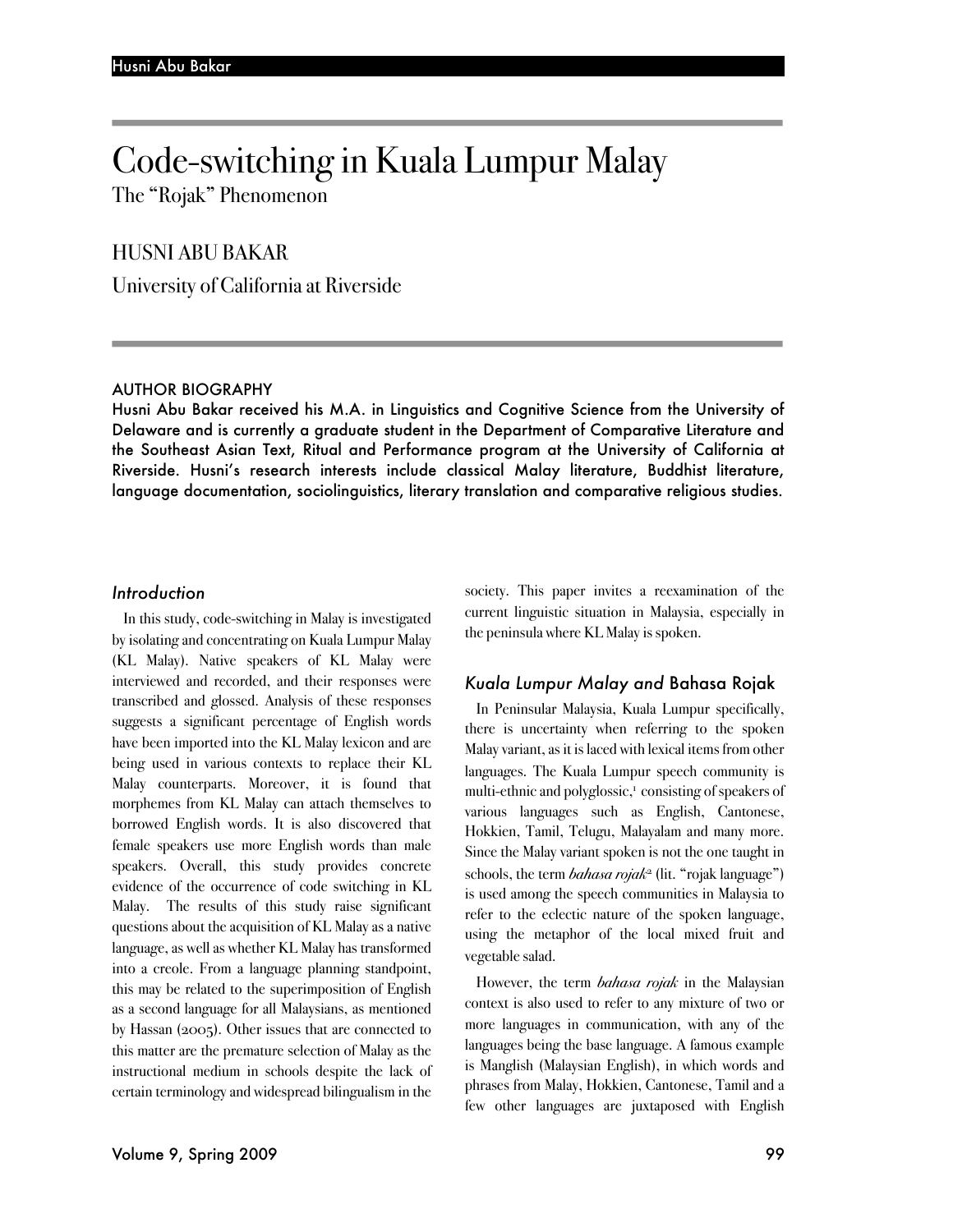words. The target of much negative attention, *bahasa rojak* has been banned from national TV stations, labeled as "undisciplined" language use and deemed a threat to the national language and national identity.3 Ironically, local scholars and linguists have kept it at arm's length, never examining the linguistic traits of the widely spoken variant so as to ascertain the nature of this so-called threat. Thus, the Malay variant examined in this study has not been analyzed extensively, as linguists have focused more on the standard Malay variants. Another possible reason for this exclusion is the transcription of data into the standard orthography that leads to the assumption that it is standard Malay being spoken and not KL Malay.

Part of the problem is also a larger, more general trend of obscuring non-standard variants of a particular language and treating them as "incorrect." Proponents of this view tell us how a language should be spoken, instead of how it is spoken. An example of this in English usage is the rule against prepositional stranding (ending a sentence with a preposition) taught in grammar school, which does not always apply in everyday speech. We hear sentences such as "What is he talking about?" or "Who did Genie give the present to?" on a regular basis, and they sound natural and comprehensible. Prescriptive rules, such as the one mentioned, are often determined by an authority and must be explicitly learned by the speakers. More importantly, these rules do not depict how language works and how it is spoken in speech communities, such as the Malay speakers in Kuala Lumpur.

A similar disjuncture is apparent in Malay linguistics in Malaysia. There has always been a strictly imposed good-bad dichotomy between Standard Malay and *bahasa rojak* by the linguistic authority, with the latter being considered as not the "real" Malay and the former being considered as the variant spoken in Kuala Lumpur and the southern part of the Malay peninsula. Here, I suggest that the Malay variant spoken in Kuala Lumpur is distinct from Standard Malay. While retaining some of the features such as the final /a/  $\rightarrow$  / $\partial$ / alternation in the word-final position, Kuala Lumpur Malay (henceforth KL Malay) is not identical to the Standard Malay defined by Teoh (1994), Nik Safiah Karim (1986) and Asmah Haji Omar (1977), who assume that the variant is free from any code-switching and only includes words from the prescribed lexicon, the official dictionary of the Malay language, *Kamus* 

*Dewan*. Code-switching, as well as other features shown in the findings, is an inevitable phenomenon for most speakers of KL Malay.

A possible reason for the lack of acknowledgement of the prominence of code-switching in spoken Malay is the prescribed bad reputation of code-switching by *Dewan Bahasa dan Pustaka* (translated by Hassan [2005] as "Language and Literacy Agency," henceforth DBP) through academic articles published on and in the Malay language. Below is an excerpt from one of them:

Maggi 2 minute noodles *Maggi 2 minit mee*

 *3 jam servis* 3 hour service

*Dalam hubungan dua contoh yang akhir ini, dapat dipertanyakan mengapa BM yang mesti diperkosa? Apakah tidak mungkin mereka beranggapan bahawa bahasa Inggeris ialah bahasa yang utama sedangkan BM bahasa sambilan atau bahasa yang boleh diperlakukan begitu sahaja.*

 *(Junus, 1996: p.33)*

Translation:

With regard to the two examples above, it is reasonable to question why is it the case that BM [*Bahasa Melayu*, lit. "Malay language"] must be raped? Is it not the case that they think English is the prominent language, while BM is a trivial language or "the language that can be used or abused."

The examples given in the article above illustrate how English has "corrupted" the structure of Malay through structural borrowing via direct translation. As a large portion of Malay vocabulary is borrowed and incorporated from other languages, synchronically and diachronically, the process is often over-generalized beyond lexical borrowings to structural patterns, resulting in the lament of the linguist mentioned above.

Far from being objective, some research papers published by DBP on Malay adopt a preachy tone, and are chiefly concerned with preserving the "purity" and "quality" of the Malay language and shielding it from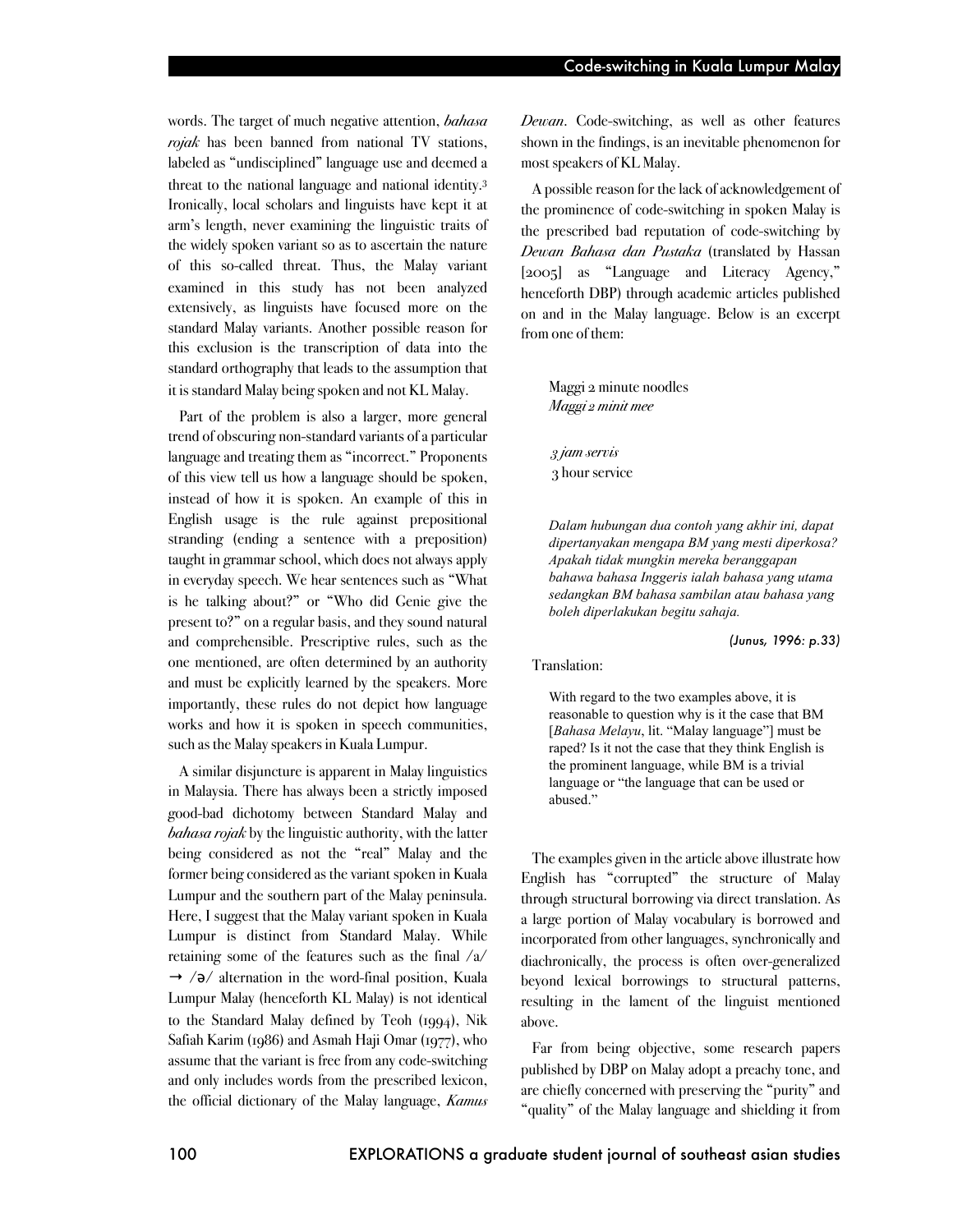undesirable polluting influences, including colloquialisms and unassimilated lexical items from other languages (mainly English), instead of giving an unbiased account of the linguistic situation. Spoken Malay in the Kuala Lumpur area is perceived to have remained unaffected by any language change or contact and is almost always equated to Standard Malay. Both dialects are seen as free from any unprecedented phonological, morphological and syntactical alternations. The closest attempt at describing the real complexity of spoken Malay is the diglossic categorization of Standard Malay and Bazaar Malay, the latter being the low variety with its main characteristics being mispronunciation by non-Malay speakers and simplified pidgin-like structures.4 Bazaar Malay, however, is a vast category, referring to numerous non-standard regional variations of Standard Malay, not only the colloquial language used in the Kuala Lumpur area. KL Malay does not fit into either the Standard Malay or Bazaar Malay categories, one is too constrained and the other is too broad. High-low distinctions which conventionally have been used in Malay linguistics are now becoming obsolete. In order to accommodate KL Malay, the descriptions and categorizations mentioned above have to be revised in order to consider how the Malay language is really spoken in contemporary Kuala Lumpur, based on concrete linguistic data.

#### *Malay-English code-switching in context*

Malay and English are both Subject-Verb-Object languages (referring to sentential word order). There are a number of studies that have been done on codeswitching in Malay. Nik Safiah Karim (1981, 1986) has cited the examples below for Malay-English code switching, for which I have provided glossing/wordby-word translations:

You nampak I  $2sg.$  see  $1sg.<sup>5</sup>$ You see me*.* I panggil you. 1sg. call 2sg. I call you.

Pilihan yang best. choice rel.<sup>6</sup> best The best choice/The good choice.

*Nik Safiah Karim, 1981 & 1986*

In the examples above, we can see that Malay is the base language as the English pronouns used were not conjugated to object pronouns in direct object positions (the second example does not specifically show this, however, as the 2sg form for subject and object pronouns are the same). Another sign is the preservation of Malay word order apparent in the third example (the same phrase with English as its base and an imported Malay word would be "the best *pilihan*"). Below are examples showing more imported English words in longer sentences:

*Saya start kerja pukul tujuh…* 1sg start work hit seven I start work at seven o'clock.

*Kita menaip skrip, stensilkan, check stereo recording before rakaman.*

1pl. meN-type script stencil-kan check stereo recording before recording.

We type the script, stencilize it, and check the recording stereo before recording.

*Wong Khek Seng, 1987*

The examples above are interesting in the sense that they have both borrowed and imported words. Here, I provisionally use the term "borrowed" to refer to words which have been assimilated into the Malay lexicon, often with significant phonological and spelling changes. The term "imported" is used to refer to words which still retain the phonological and orthographic features of the source language, in this case English. In the second sentence, we can see a string of imported words, "check," "stereo," "recording," and "before," in the same sentence as borrowed words, such as *skrip, taip* (*menaip),*and *stensil (stensilkan).* The word "stereo" may be confusing to classify, as it is both a Malay word and an English word, and it retains its spelling and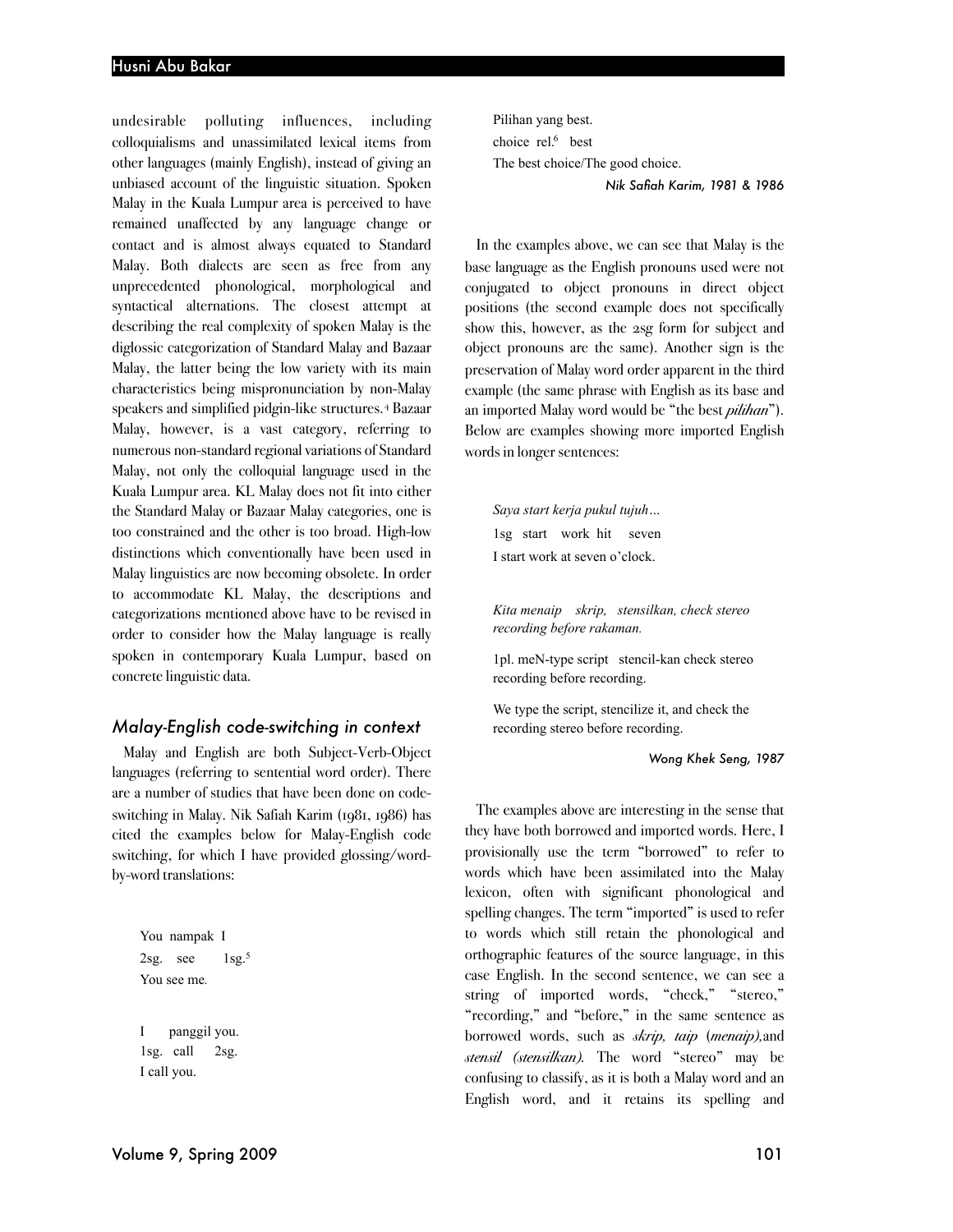pronunciation from English. However, from the word order prevalent in the sentence, it seems more likely that it is an imported word as it modifies the noun "recording" while preceding it. Also noteworthy are the occurrences of the word "recording" and its Malay counterpart *rakaman* in the same sentence, which shows that the English words are not imported due to the unavailability of words with the same meaning in Malay.

*Figure 2: Location of respondents' hometowns*



phonologically and morphologically.

## *Findings*

In this section, I present all the imported words tabulated and categorized according to their parts of speech, the two types of code-switching that occur, and some phonological and morphological processes that follow the import of the English lexical items. The imported lexical items consist of verbs, nouns, adjectives, adverbs, conjunctions and prepositions. Table 1 shows the imported English words and their parts of speech and that nouns are the most commonly imported lexical items, followed by verbs, adjectives, adverbs, prepositions, conjunctions and determiners. There were no pronouns found in the responses, as all the subjects refrained from using pronouns in answering the questions. All the words in Table 1 have counterparts in Malay, with some of them being borrowed from English such as *nota*–'note', *nasional*–'national', *sesi*–'session' and *informasi*–'information'.

There are two types of code-switching found in the data: individual words and strings of words<sup>7</sup>. Below are some of the responses for each type<sup>8</sup>:

#### individual words:

a) *…zaman s* $\partial k$ olah *dulu macam pressure siket*  $s \bullet bab \quad ap \bullet ...$ 

era school former like pressure little.bit because what

…school was more pressuring because…

b) *Oh kat sini tido buat homework, layan komput*# *stay kat s*#*kolah*

oh prep. here sleep do homework serve computer stay prep.9 school

Oh, here (I usually) sleep, do homework, use the computer and stay on campus.

c) *kat universiti ni lain siketlah sebab culture die lain so macam bias*#*ny*# *kalau kat Malaysia…*

prep. university this other little.bit-lah because culture 3sg. other so like normally if prep. Malaysia

In this university it is a little different because its culture is different, so, like, usually in Malaysia...

The imported English words in the examples above are "pressure," "homework," "stay" and "culture." All these words have counterparts in Malay.

strings of words

#### d) *…form four sampai form five kat Perlis*.

form four until form five prep. Perlis

(I studied from) form10 four until form five in Perlis.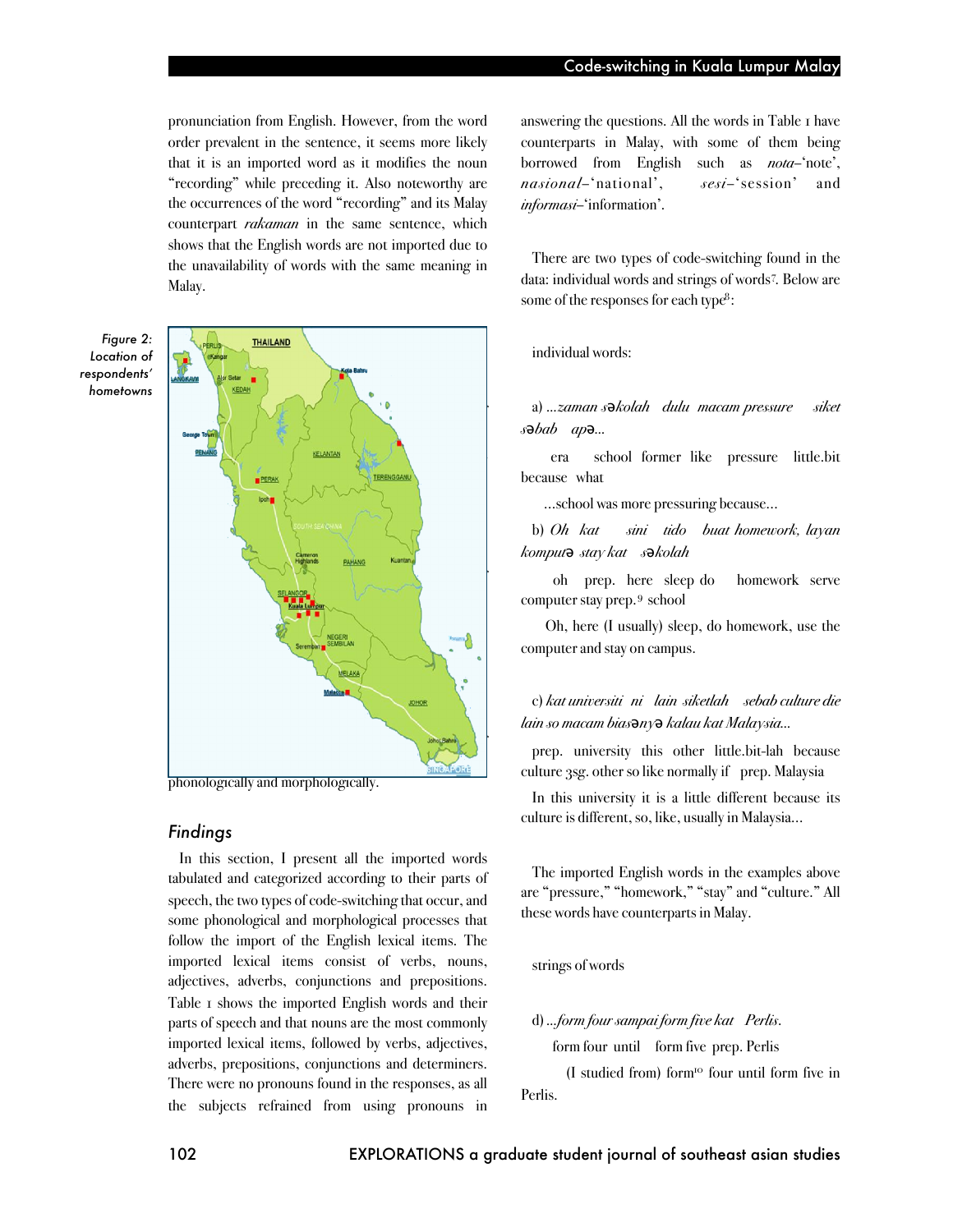e) *…bangun pagi pukul tujuh cam tu and then mandi.*

get.up morning hit seven like that and then bathe

(I) get up at around seven in the morning and then (I) bathe.

#### f) ...*t* $\theta$ *ngah hari p* $\theta$ *gi lunch after that p* $\theta$ *gi prep.*

middle day go lunch after that go prep(aratory class).

go to lunch at noon, after that I go to preparatory class.

The imported English words in the examples above are "form four," "form five," "and then," "lunch after that" and "prep," all of which have respective Malay counterparts.

#### *Rojak Phonology*

Phonologically, there are several characteristics of imported English words that have been observed in KL Malay:

#### Consonant cluster simplification

Deletion of final consonant in word-final consonant clusters.

e.g. " $predict" - ['predict]$ "breakfast" - ['brekfas]

Deletion of non-stop consonant in word-medial consonant clusters

e.g. "library"  $-$  [ ' $\lceil$  larb $\partial$ ri]

ii) Vowel weakening

e.g. "management" - [ ' mened $\zeta$ m $\partial$ n] æ -> e "responsible" -  $[$ risponsi  $\mathbf{b}$  b =  $\mathbf{b}$  b =  $\mathbf{b}$  o

iii) Stress shifting

e.g. "responsible" - [risponsi bal] (second syllable to final syllable)

Although the processes above are by no means exclusive to imported English words in KL Malay, it might be the case that they are influenced by the phonology of KL Malay in which stress and tense/lax vowels are non-contrastive. Further research is needed to make phonological statements as to how much the sounds of imported words are affected by the phonemic inventory of KL Malay from a theoretical standpoint.

### *Rojak Morphology*

It is found that imported lexical items can attach to KL Malay morphemes, mainly '*-kan*' and "*-lah*," as shown in the examples below:

the verbal "*-kan*"

l**ə**pas tu k**ənə** ensur**ə**kan s**ə**mu**ə** orang masuk

after that must ensure-kan all people go.in

After that (I) must ensure everyone goes in.

The morpheme '*-kan*' turns adjectives into verbs and verbs into imperatives in KL Malay. The first function is the same as the English morpheme "en-" in "ensure," which makes the form '*ensurekan'* redundant morphologically.

ii) the emphatic "*-lah*"

Bez $\theta$  di $\theta$  aku ras $\theta$  macam basically ko puny $\theta$ time, time managementlah

difference 3sg 1sg feel like basically 2sg own time time management-lah

The difference, I think, like, is basically your time management.

…pas tu continuelah.

after that continuelah

…after that (I) continue.

The emphatic "*-lah"*' is often added at the end to utterances when the speaker expects the listener to empathize. Sometimes it is also added for emphasis. In the examples above, the attachment of "*-lah*" to imported English words which happen to be at the end of the utterance show that the morpheme usage transcends codes. This morphological feature might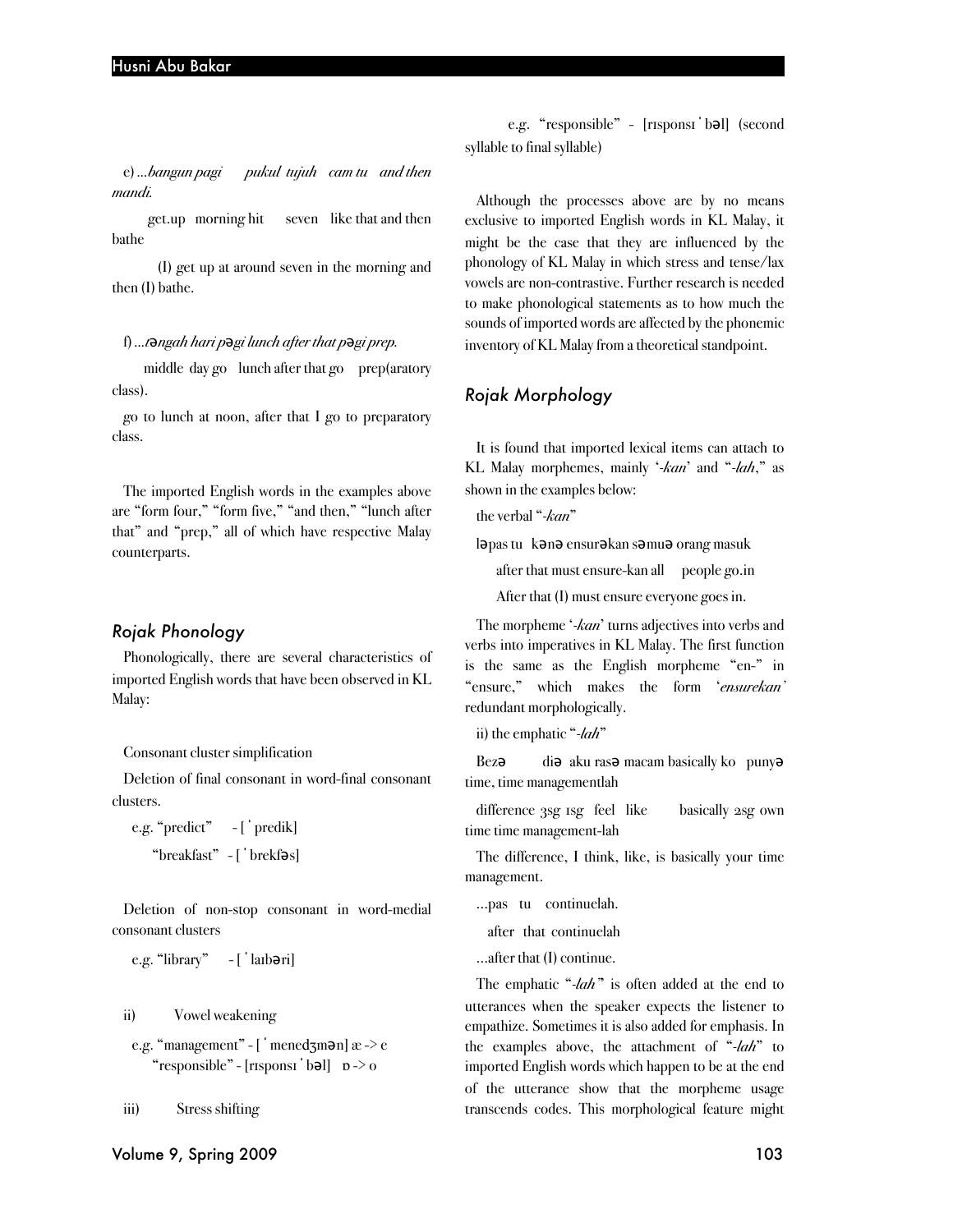|                                      |           | labial           | $dental/alveolar$   postalveolar |    | palatal | velar             | glottal          |
|--------------------------------------|-----------|------------------|----------------------------------|----|---------|-------------------|------------------|
| Figure 3:<br>sonants of<br>KL Malay. |           |                  |                                  |    |         |                   |                  |
|                                      | stop      | $\mathbf b$<br>p | d<br>t                           |    |         | $\mathbf{k}$<br>g |                  |
|                                      | fricative | $\mathbf f$      | S<br>Z                           | sh |         |                   | $\boldsymbol{h}$ |
|                                      | affricate |                  |                                  |    |         |                   |                  |
|                                      | nasal     | m                | $\mathbf n$                      |    | ny      | ng                |                  |
|                                      | lateral   |                  |                                  |    |         |                   |                  |
|                                      | rhotic    |                  | r                                |    |         |                   |                  |

also be an indicator of a creolization process within KL Malay, by the incorporation of English words into Malay morphology.

# *Other Findings*

After tabulating the data and calculating the frequency of imported words from male and female respondents, it is found that female speakers import more English words in their speech than male speakers, who produced longer responses. Below are the total number of imported English words and KL Malay words and the calculated average percentage of imported words in the responses:

> Males, 157/1278 words, average 8.5% Females, 121/872 words, average. 11.75%

Several definitive features of KL Malay also surfaced in the responses, such as contractions of certain forms of Standard Malay, e.g., *lepas* to *pas* and *macam* to *cam*, and diphthong simplification, e.g.,. *kau* to *ko*.

*Figure 4: Vowels of KL Malay.*

*Figure 3:*   $Consona$ 

|      | front | central | back |
|------|-------|---------|------|
| high |       |         |      |
| mid  |       |         |      |
| low  |       |         |      |

Some respondents also used *macam,* which means "like," as fillers, reminiscent of the Southern Californian "valley girl" sociolect, which has now become widespread among English-speaking teenagers.

# *Discussion*

# *a) Code-switching in the Malay Historical Context*

Code-switching is by no means a new linguistic phenomenon in the Malay speaking world. Since the days of the ancient Hindu-Buddhist kingdoms of Srivijaya and Langkasuka in the seventh century–and possibly some earlier kingdoms–language contact has occurred between Sanskrit (and other Indic languages) and the indigenous languages spoken in the Malay archipelago. After the establishment of a Sanskritinfluenced substratum, Perso-Arabic influences brought by Muslim merchants from the Middle East in the late fourteenth century began to permeate the Malay language. The interaction of Sanskrit and Perso-Arabic influences can be seen in Malay *hikayats*, such as *Hikayat Merong Mahawangsa*, *Hikayat Hang Tuah* and *Hikayat Indraputra*. Many of these *hikayats* exhibit extensive usage of fantastic elements from Hindu and Buddhist texts and Sanskrit vocabulary side-by-side with Persian and Arabic words and sufistic elements from Persian literature.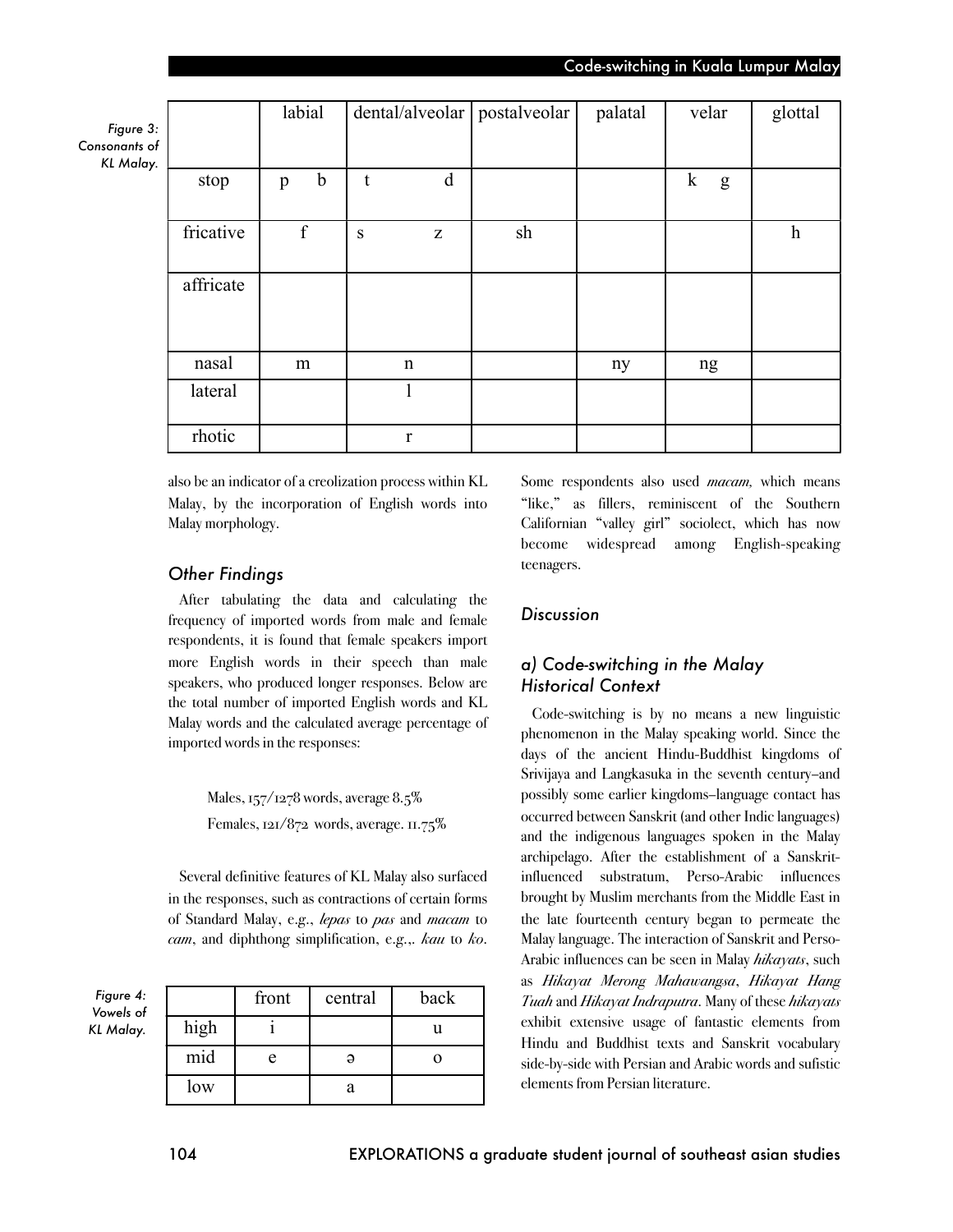In the fifteenth century, the arrival of Portuguese, Dutch, British and Japanese colonizers marked another episode in the linguistic development of the Malay language. Among the colonizers, the British were the most prominent as they established a formal education system in Malaya in the early twentieth century. The British education system initiated mass borrowings of English words in the academic domain, especially in translated academic texts. Throughout the twentieth century, English loan words became more common, following the change of the standard orthography of Malay from Arabic-based Jawi to Roman alphabets which made it easier to incorporate new English words. The British colonization period also saw the establishment of Chinese and Indian communities in Malaya, both of which have had significant impacts on the diverse nature of the Malay vocabulary, especially the so-called Bazaar Malay.

Historically, code-switching has long been a major linguistic process affecting the Malay language, albeit without facilitation by a prescribed lexicon and grammar from an official institution such as the DBP, which was only established in 1956. Hence, it is crucial for us to have an informed diachronic view so as to recognize that the code-switching currently happening is a tiny part of the bigger linguistic picture of Malay language change.

# *b) Code-switching in the Academic Context*

Following Malaysia's independence in 1957, Malay was established as the national language and medium of instruction in national schools, while national-type schools still used other languages like English, Tamil and Mandarin as the media of instruction. Eventually, English schools were incorporated as national schools. Instead of being used as a medium of instruction, English was taught as a second language in all schools. This implementation led to English being the more prominent common language between ethnic communities, and thus more widely used than Malay in communication between speech communities, especially in urban areas.

English was then further elevated as an academic language through the implementation of ETEMS (English in Teaching Mathematics and Science) educational policy. Its proponents argued that

reference materials for these subjects in Malay were limited, and therefore English was the more appropriate language to use as a medium of instruction. Hassan (2005) states that there were acute shortages of academic reading materials in Malay at the tertiary level, which justified the use of English to teach science and mathematics at school. English also became the medium of instruction in a majority of private colleges and institutions, and some public universities. Through the implementation of education policies, English has acquired prestige–especially in the academic domain. In contrast, Malay is slowly losing its reputation as an academic language, and only enshrined as a national language with no practical appeal. Hence, the high level of sophistication connected to English as well as the extensive use of borrowed and imported English terms in education may underlie the motivations of code-switching in Malay.

#### *c) Word Borrowing*

As pointed out above, word borrowing is one of the main catalysts for the expansion of Malay vocabulary. This mechanism is often used by scholars in fields such as science, mathematics and engineering, with the borrowed (usually English) words used in the Malay context–regardless of the existence of corresponding Malay words. Consider the example below:

"genre" - *genre* (academic), *jenis* (colloquial) "discussion" - *diskusi* (academic), *perbincangan* (colloquial)

The English word "genre" already has a Malay word with the same meaning, *jenis*. However, there is also the Malay word *genre*, which is frequently used in academic contexts. The same goes with *diskusi* and *perbincangan*, both of which translate to "discussion" in English. The favoring of borrowed words from English may be caused by the prestige associated with the language discussed earlier, and as a result, Malay speakers import English words outside the prescribed lexicon.

In KL Malay and Manglish, there is a growing compendium of words imported from various sources, namely English, Cantonese, Hokkien, Tamil, Telugu and a few other languages, which have yet to be included in the official dictionary. These words are also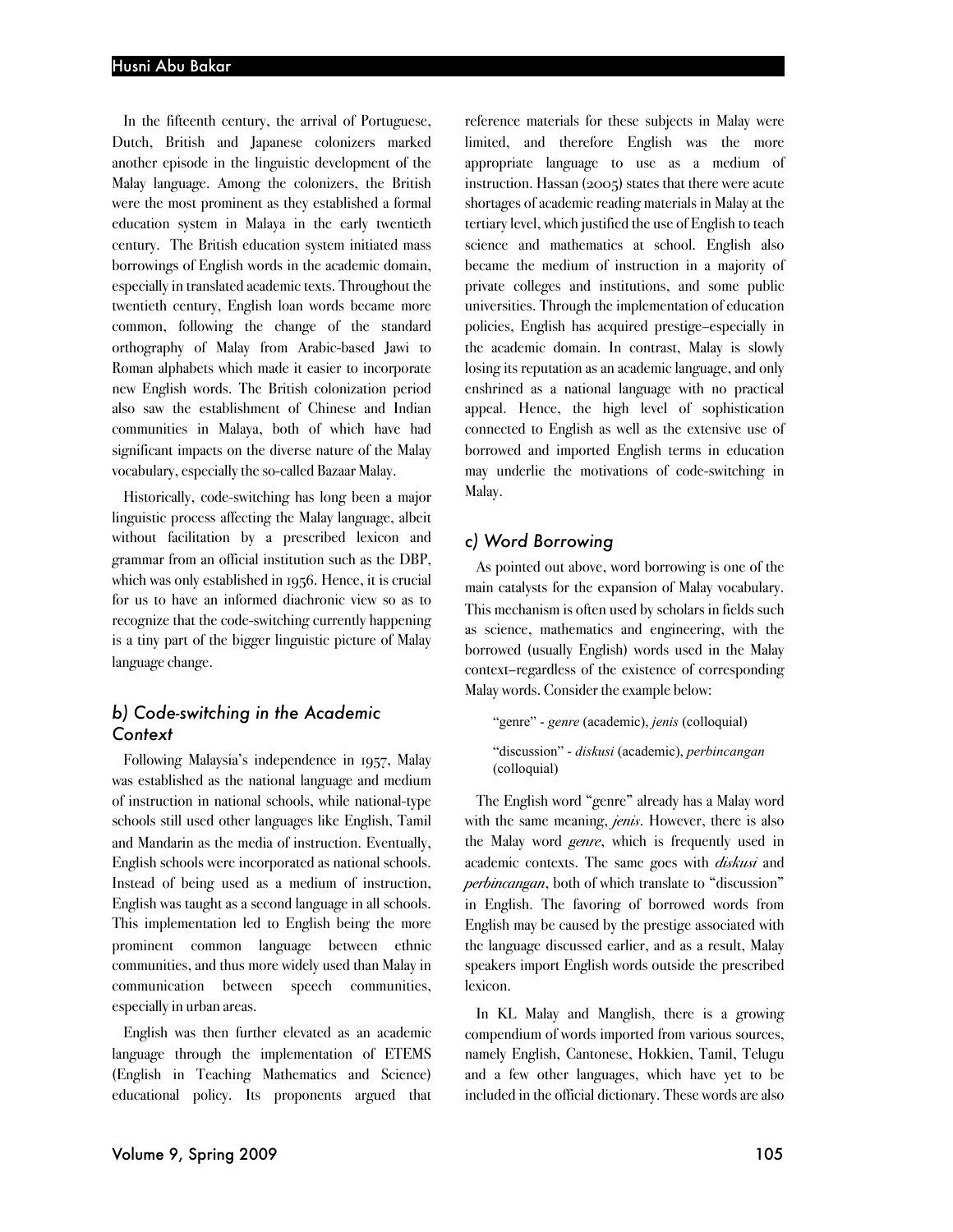used as telltale signs to identify *bahasa rojak*. Amir Muhammad11, in his essay *Unwelcome Words*, lists 100 words used in KL Malay from diverse origins which are not found in *Kamus Dewan* and their meanings. The essay serves as evidence of the linguistic catch-22 in Malaysia, where imported words that are considered pollutants of the language are not included in the official dictionary, which itself contains a huge amount of borrowed words.

#### *d) The Creolization of KL Malay*

Asmah Haji Omar (1982) cites examples of the creolization of Bazaar Malay in other variants of Malay, such as Baba Malay and Ambonese Malay, in which the former pidgins were learned as native languages by new generations of speakers. The current state of KL Malay, although strictly neither a pidgin nor a creole, begs the question of what will happen when native speakers of the variant–with all its features (contraction and diphthong simplification, to name a few) and imported words are born, if there are not any such speakers already. Clearly, this requires serious attention from linguists, as the emerging language is going to be a fortified variant of KL Malay, far from being just a regional dialect, with its own structure and importing/borrowing mechanisms.

## *Conclusion*

Code-switching occurs in Malay, specifically KL Malay, a previously neglected Malay variant distinct from Standard Malay and Bazaar Malay. In the process of code-switching, individual words and strings of words are imported from English, and are assimilated through a range of phonological and morphological processes. The occurrence of code-switching in KL Malay is related to socio-educational conditions such as the implementation of education policies and the superimposition of English in schools. it is necessary for KL Malay to be researched further, as it has serious implications on future policies, second language education, and Malay linguistics.

## *Bibliography*

- Abdullah Hassan. "Language Planning in Malaysia: the First Hundred Years." *English Today* 84 Vol. 21 No. 4 (2005): 3-12.
- Amir Muhammad. "Unwelcome Words." In Amir Muhammad (ed.) *New Malaysian Essays 1*. Kuala Lumpur: Matahari Books, 2008.
- Asmah Hj. Omar. *Language and Society in Malaysia*. Kuala Lumpur: Dewan dan Pustaka, 1982.
- Goddard, Cliff. "The Meaning of Lah: Understanding Emphasis in Malay (Bahasa Melayu)." *Oceanic Linguistics* Vol. 33 No. 1 (1994): 145-165.
- Nik Safiah Karim. *Beberapa Persoalan Sosiolinguistik Bahasa Melayu*. Kuala Lumpur: Dewan Bahasa dan Pustaka, 1981.
- Nik Safiah Karim. *Bahasa Melayu: Persoalan dan Pergolakan*. Kuala Lumpur: Dewan Bahasa dan Pustaka, 1986.
- Nik Safiah Karim (ed.). *Unsur Bahasa Asing dalam Bahasa Melayu*. Dewan Bahasa dan Pustaka, 1996.
- Nilep, Chad. "Code Switching in Sociocultural Linguisitics." *Colorado Research in Linguistics*  Vol. 19 (2006): 1-22.
- Teoh, Boon Seong. *The Sound System of Malay Revisited*. Kuala Lumpur: Dewan Bahasa dan Pustaka, 1994.
- Tham, Seong Chee. *A Study of the Evolution of the Malay Language: Social Change and Cognitive Development*. Singapore: Singapore University Press, 1990.
- Umar Junus. "Pengaruh Bahasa Asing dalam Bahasa Melayu: Kata dan Yang Berhubungan Dengannya." In Nik Safiah Karim (ed.). *Unsur Bahasa Asing dalam Bahasa Melayu*. Kuala Lumpur: Dewan Bahasa dan Pustaka, 1996.
- Wong, Khek Seng. P*ersilihan Bahasa di Kampung Kerinci*. Bangi: Penerbit Universiti Kebangsaan Malaysia, 1987.